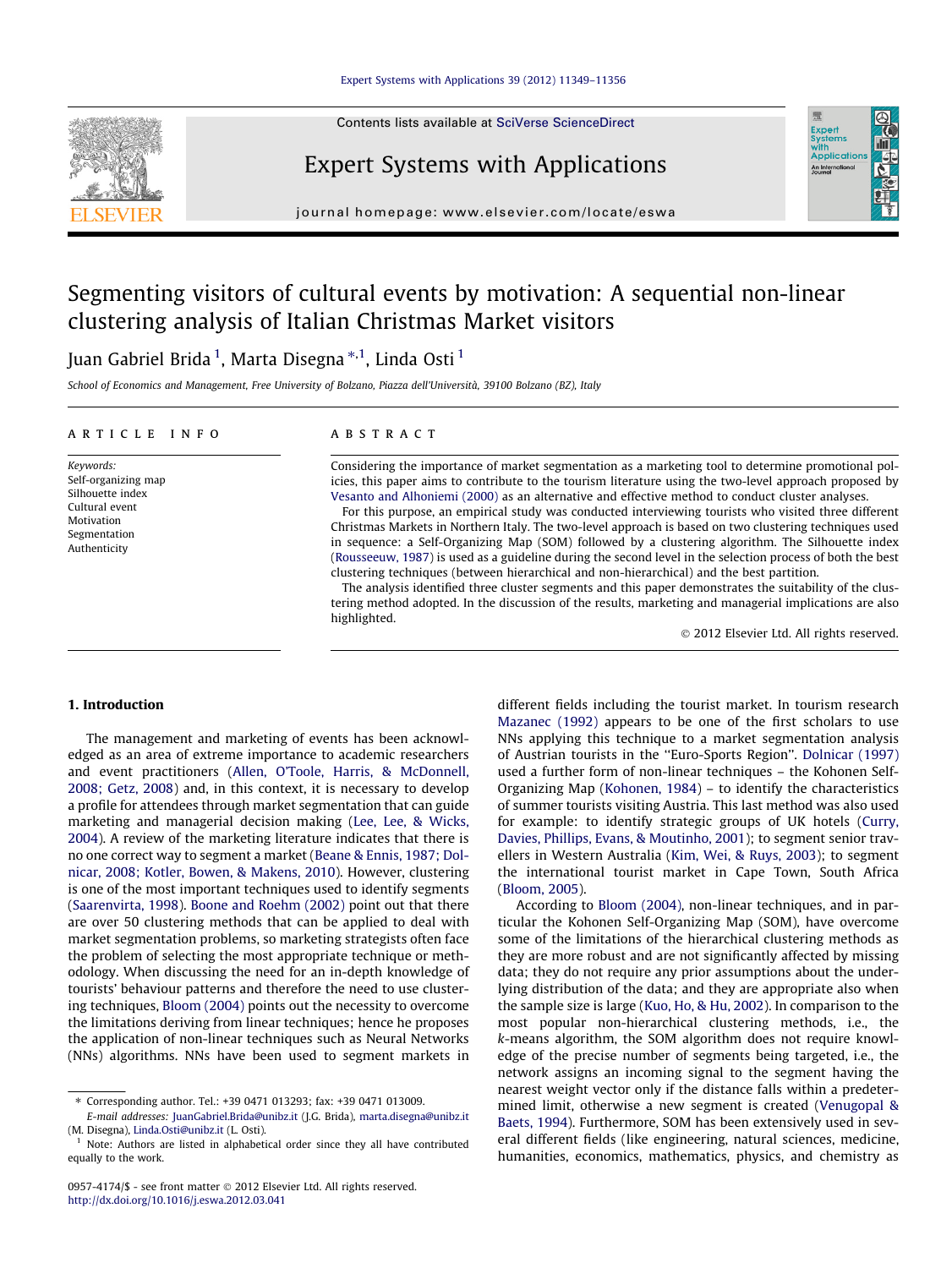suggested by ([Oja, Kaski, & Kohonen, 2003](#page--1-0)) also thanks to its data visualization capabilities [\(Churilov, Bagirov, Schwartz, Smith, &](#page--1-0) [Dally, 2005; Länsiluoto & Eklund, 2008\)](#page--1-0). Although the SOM algorithm has been used in several different cases, it is less often used in the field of tourism and, even less, for the segmentation of events' visitors.

As underlined by [Vesanto and Alhoniemi \(2000\),](#page--1-0) the visualization of the SOM results can only be used in order to obtain qualitative information. To produce quantitative descriptions on the observations, interesting groups of map units must be selected from the SOM. In order to reach this purpose, [Vesanto and Alhoniemi](#page--1-0) [\(2000\)](#page--1-0) proposed a two-level approach where the observations were first clustered through the SOM, and then, the weight vectors of the SOM were clustered again using a further suitable technique. The two-level approach proposed by [Vesanto and Alhoniemi \(2000\)](#page--1-0) should not be confused with the two-stage method proposed by [Kuo et al. \(2002\)](#page--1-0) in which the SOM is used only to determine both the number of clusters and the starting point in order to employ the k-means algorithm. The Vesanto and Alboniemi approach is recent and innovative with promising potentials and is currently being applied to different research fields among which biological process ([Aguado, Montoya, Borras, Seco, & Ferrer, 2008\)](#page--1-0), environmental sustainability and green marketing [\(Mostafa, 2009, 2010\)](#page--1-0), biomedicine ([Wang, Delabie, Aasheim, Smeland, & Myklebost,](#page--1-0) [2002\)](#page--1-0), and acoustic emission [\(Godin, Huguet, & Gaertner, 2005\)](#page--1-0). However it has not yet been used in tourism and event marketing.

The data presented and analysed in this paper consist of 1193 responses by tourists visiting Christmas Markets in three cities of the Northern Italy: Bolzano, Brunico, and Trento. The sample size justifies the choice of the two-level approach in order to segment the tourists.

The first and foremost Christmas Market was held in Berlin in the 18th century and its primary function was to create a place for families to purchase children's presents. Trentino–South Tyrol (the region of our investigation) has been the first area of Italy to organise and celebrate Christmas Markets according to German culture. In fact, historically Trentino–South Tyrol was part of Austria till 1919, and still today around three quarters of the inhabitants of South Tyrol speak German as their first language and belong to the German/Austrian culture. In general Christmas Markets are open for the four weeks of advent from the end of November leading to Christmas Eve. The market stalls sell typical local products including food and drink, Christmas decorations, small gifts and presents, and local artefacts. The term ''market'' within the name of this event, may bring into people's mind the idea of a trade and shopping event. However, Christmas Markets are much more than just a shopping experience. In fact, shopping for Christmas presents has become just a simple side product of the event. The entire organisation of Christmas Markets in the 1970s, 1980s and 1990s has been about creating an event where people can experience the Christmas atmosphere according to the German tradition.

The paper will first present the research objectives followed by a presentation of the SOM algorithm and the internal validity measures. The paper continues with the outcomes of the empirical results and finishes with a discussion of the results, including practical implications of the two-level approach, limitations of the research and future perspectives.

#### 2. Research objective

Profiling cultural event tourists is very important because one of the essential steps in marketing planning is to segment the market and develop strategies to satisfy the needs of the principal segments.

Through the implementation of the two-level approach proposed by [Vesanto and Alhoniemi \(2000\)](#page--1-0) we would like to contribute to the tourism literature with an alternative and effective method to conduct cluster analyses.

Taken a dataset of 1193 tourists collected on three Christmas Markets in Northern Italy, we first conducted a SOM and then clustered the weight vectors of the SOM with another clustering technique. To find the best clustering techniques, between hierarchical and non-hierarchical, and to select the best number of clusters for the second level of the process we have used the Silhouette index ([Rousseeuw, 1987\)](#page--1-0), an internal validity index. As underlined by [Vesanto and Alhoniemi \(2000\)](#page--1-0), in practice the value of the internal validity index must be interpreted as a guideline rather than an absolute truth. The use of this kind of index is a novelty in tourism study where it is common practice to decide:

- (1) the clustering technique on the basis of the trade-off between advantages and disadvantages of hierarchical and non-hierarchical techniques [\(Pérez & Nadal, 2005\)](#page--1-0), simply considering the sample size ([Brida, Osti, & Barquet, 2010\)](#page--1-0), or through unknown reasons [\(Denicolai, Cioccarelli, &](#page--1-0) [Zucchella, 2010; Devesa, Laguna, & Palacios, 2010; Dey &](#page--1-0) [Sarma, 2010; Lo, McKercher, Lo, Cheung, & Law, 2011; Wolf,](#page--1-0) [Hagenloh, & Croft, 2011\)](#page--1-0);
- (2) the number of clusters of the non-hierarchical algorithm on the basis of practical and subjective preference [\(Albalate &](#page--1-0) [Bel, 2010; Choi, 2011; Konu, Laukkanen, & Komppula,](#page--1-0) [2011; Pérez & Nadal, 2005\)](#page--1-0) or deriving this information from a hierarchical cluster method [\(Bigné & Andreu, 2004; Chen &](#page--1-0) [Hsu, 1999; Claver-Cortés, Molina-Azorín, & Pereira-Moliner,](#page--1-0) [2007; Punj & Steward, 1983\)](#page--1-0).

#### 3. Methodology

The SOM algorithm is a feedforward NN, which produces a nonlinear projection of the observed points from the input layer to the output layer (the map) of lower dimensions. In the input layer the  $j$ -th neuron is described by a  $p$ -dimensional vector; the output layer consists of M output nodes, or neurons, usually structured in a bi-dimensional grid with a hexagonal or rectangular lattice. Two vectors describe each output node: a p-dimensional vector called weight vector, or prototype, which represents all training sample, or neurons in input layer, associated with it; a q-dimensional vector (with  $q < p$ )  $\mathbf{r}_i$  of coordinates that identify its position in the output layer.

Schematically the SOM procedure consists of the following five stages:

- (1) Initialization: the M weight vectors are initialized [\(Kohonen,](#page--1-0) [1984\)](#page--1-0).
- (2) Competition: each training sample,  $\mathbf{x}_i$ , is compared with each weight vector,  $\mathbf{m}_i$ , to find the output node,  $c(j)$ , that is more close, in terms of distance, to  $x_i$ . The distance measure typically used is the Euclidian distance. The winning node  $c(j)$ , which is called Best-Matching Unit (BMU), is identified through the following rule:

$$
c(j) = \arg\min_{1 \le i \le M} \{ ||\mathbf{x}_j - \mathbf{m}_i|| \}, j = 1, \dots, N
$$
\n(1)

(3) Cooperation: in this stage it is necessary to define a neighbourhood function that allows to identify the output nodes close to the BMU,  $c(j)$ , to be updating in the next step.

The most widely used neighbourhood function in the literature,  $h_{c(i),i}$ , is the Gaussian function: